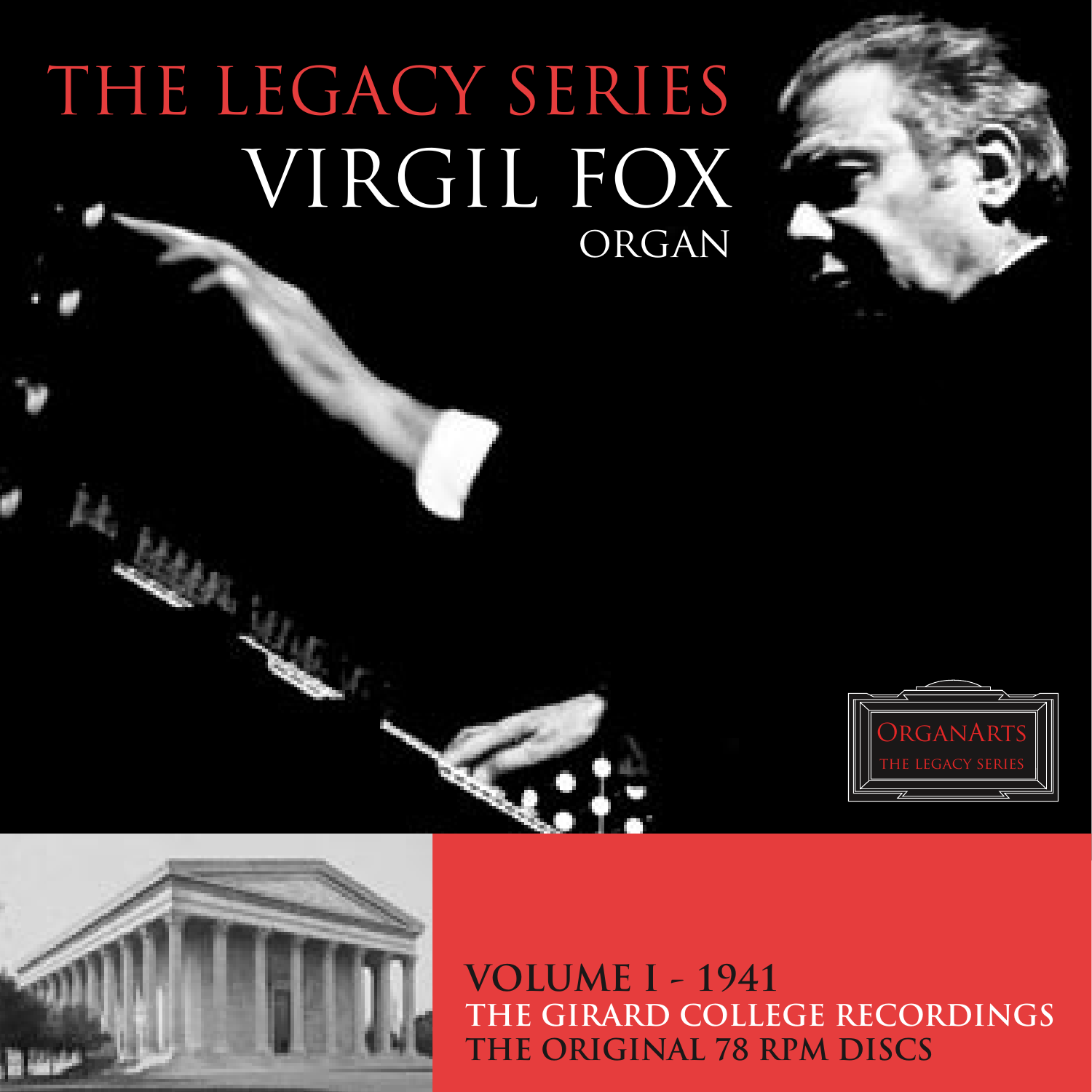### **ABOUT THE ORGAN**

**BORN IN 1750** and raised in Bordeaux, France, Stephen Girard came to the United States in 1776. From construction, shipping and banking, Girard eventually became the country's wealthiest citizen. He is perhaps best known for an \$8 million loan to the United States treasury that enabled the nation to continue fighting the War of 1812.

Upon his death in 1831, Girard left an estate worth \$7 million, \$5 million of which went to founding Girard College, a private, tuitionfree school for fatherless boys, as Girard himself had been. While a religious man, Girard expressly decreed that nowhere on campus should be found any representation of sectarianism. To this day, no ordained clergy are permitted on the grounds.

When the College opened in 1843, the Chapel was located within Founders Hall, a splendid Greek Temple. A later, Victorian Gothic chapel was erected, and fitted with a Jardine organ built in 1878. An Austin organ replaced the Jardine in 1924, but the building was removed to make way for a new structure completed in 1933. The architects, Thomas, Martin & Kirkpatrick of Philadelphia, interpreted Girard's views in the brief to:

erect a Chapel which should conform in style with the other buildings on the Campus, which are chiefly of the Greek Revival, and yet be in no sense reminiscent of an architectural style associated with any existing faith  $-$  a Chapel nonsectarian throughout, welcoming all creeds and giving offense to none, a Chapel that without benefit of reredos, baldachin, altar,

pulpit or other outstanding expression of any sect should devise its own dramatic climax [Walter Thomas and Sydney Martin, *Architectural Record,* June 1933]

The Skinner Organ Company of Boston was contracted in late 1930 for a comprehensive four-manual instrument. Space for the organ was gradually worked out with the architects, who initially proposed matching side chambers near the front. These would not accommodate the contracted organ, however, and a ceiling location was ultimately chosen.

When the Girard contract was signed, artistic direction at the Skinner Organ Company was in an uneasy state of transition. Ernest Skinner, the author of the high orchestral organ in America, was beginning to be overshadowed by G. Donald Harrison, the English-born and -trained builder who had joined Skinner in 1927. Younger organists were moving away from orchestral effects and towards earlier organ music; some were beginning to request Harrison's supervision in writing. With each such contract, Skinner grew more irate.

At Girard, however, Skinner was on safe ground, thanks to two loyal supporters: Skinner's Philadelphia salesman Cliff White and Girard's organist Harry Banks. Although initial engineering consultations were with G. Donald Harrison, control of the job landed squarely with Skinner, who supervised construction details and tonal design. It seemed to have everything: a magisterial Great, from 32' Violone through two mixtures and four chorus reeds; a luxurious Swell, again with four chorus reeds; a Choir abounding in coloristic effects; a Solo in which the usual or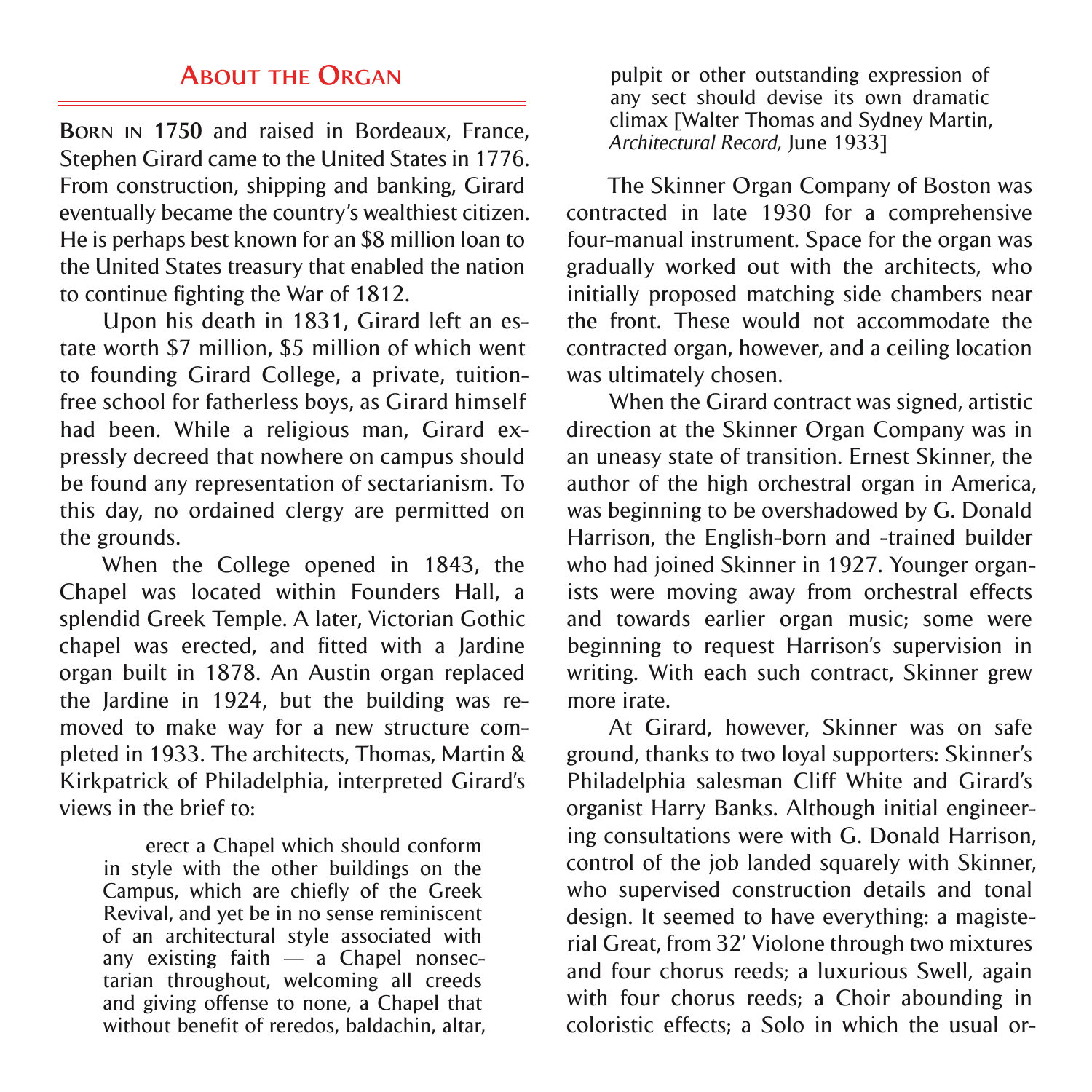chestral colors were paired to a choir of Tubas, large mixture and heraldic Tuba Mirabilis; and a Pedal with four 32-foot registers. Skinner was not deaf to the reforms Harrison advocated, but he set about creating a new, more brilliant organ in his own way, from the 18-rank Great chorus to a more melodic approach to treble finishing.

 Although the instrument was not completed until May 1933, construction began in 1931. This chronology may explain such older features as hand-engraved stopknob lettering, which was phased out once Skinner had merged with the organ department of the Aeolian Company in January 1932 to become Aeolian-Skinner. The long gestation allowed for other refinements, such as with the Tuba Mirabilis, originally to be enclosed. On October 22, 1931 Skinner wrote to Banks asking that it be placed outside the box, where it could be especially commanding. "If you will agree to this," wrote Skinner, "I will promise you a Tuba without equal in Philadelphia."

Glorious acoustics and a lavishly complete specification marked this instrument as a triumph for Skinner. Only a few months after its completion, however, Skinner was stripped of his power at Aeolian-Skinner. Although he went on to build a few more "authentic" Skinners at a new firm with his son, history has made of Girard the last authoritative Skinner statement. Although the organ has undergone some changes (one Great mixture replaced, Solo Tuba choir and Pedal Bombarde revoiced), it remains a defining instrument of the late romantic style, in an acoustical and architectural environment of commanding grandeur.

— Jonathan Ambrosino



# Virgil Fox, organ

**IN HIS LONG** and brilliant career, Virgil Fox gave recitals on practically every important organ **I**n the world. He was the first non-German artist to perform the works of J. S. Bach at the Thomaskirche in Leipzig.

For a complete biography and more information, visit The Virgil Fox Legacy.

## **w w w. v i r g i l f ox l e g a c y. c om**